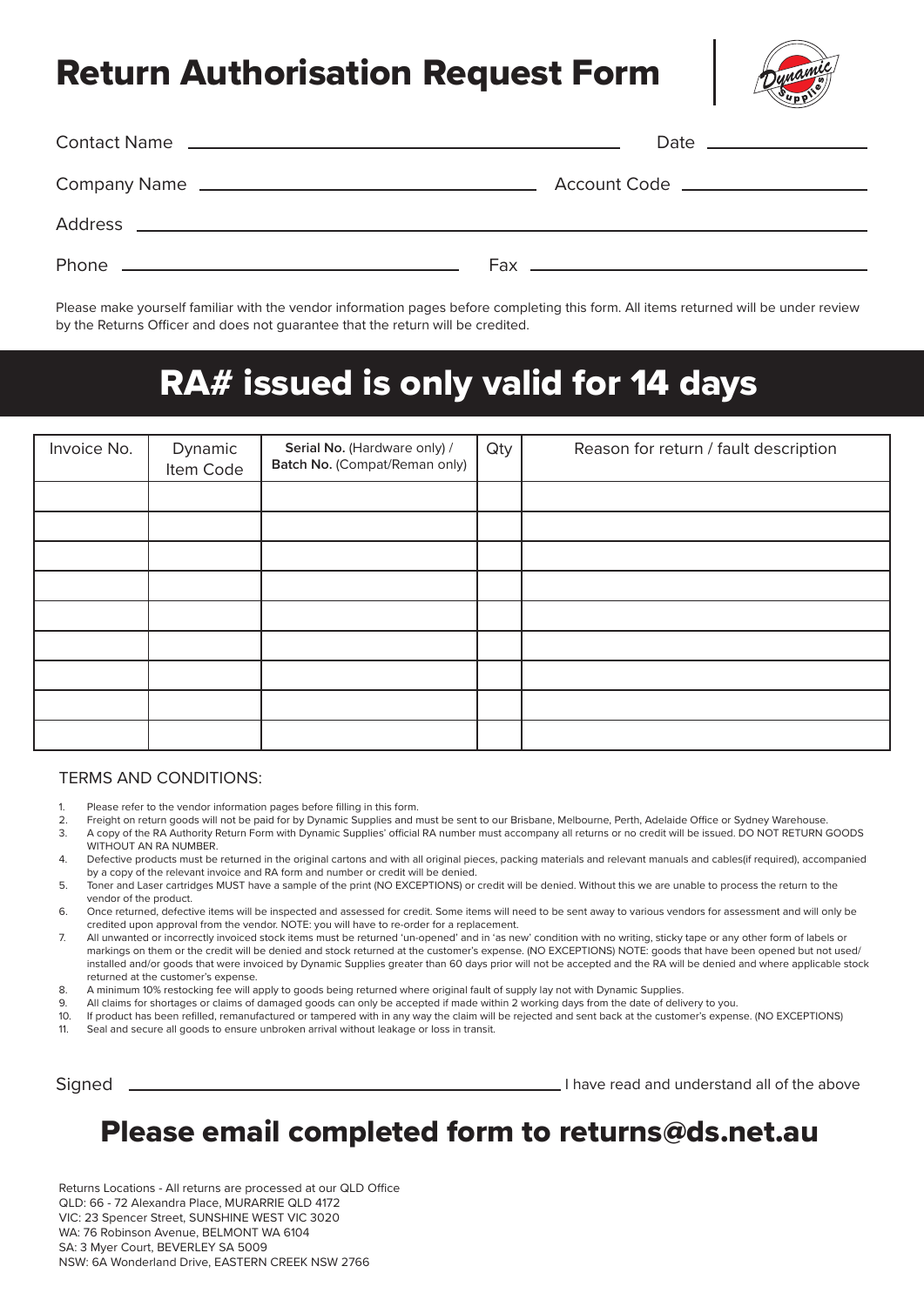# **Standard Terms and Conditions**

- Freight on return goods will not be paid for by Dynamic Supplies and must be sent to our Brisbane, Melbourne, Perth or Adelaide Office.
- A copy of the RA Authority Return Form with Dynamic Supplies' official RA number must accompany all returns, or no credit will be issued. **DO NOT RETURN GOODS WITHOUT AN RA NUMBER.**
- Defective products must be returned in the original cartons and with all original pieces, packing materials and relevant manuals and cables (if required), accompanied by a copy of the relevant invoice and RA form and number or credit will be denied.
- Toner and Laser cartridges MUST have a sample of the print **(NO EXCEPTIONS)** or credit will be denied. Without this we are unable to process the return to the vendor of the product.
- Once returned, defective items will be inspected and assessed for credit. Some items will need to be sent away to various vendors for assessment and will only be credited upon approval from the vendor. NOTE: you will have to re-order for a replacement.
- All unwanted or incorrectly invoiced stock items must be returned 'un-opened' and in 'as new' condition with no writing, sticky tape or any other form of labels or markings on them, or the credit will be denied and stock returned at the customer's expense. **(NO EXCEPTIONS)** NOTE: goods that have been opened but not used/installed and/or goods that were invoiced by Dynamic Supplies greater than 60 days prior will not be accepted and the RA will be denied and where applicable stock returned at the customer's expense.
- A minimum 10% restocking fee will apply to goods being returned where original fault of supply lay not with Dynamic Supplies.
- All claims for shortages or damaged goods can only be accepted if made within 2 working days from the date of delivery to you.
- If product has been refilled, remanufactured or tampered with in any way the claim will be rejected and sent back at the customer's expense. **(NO EXCEPTIONS)**
- Seal and secure all goods to ensure unbroken arrival without leakage or loss in transit.
- These terms and conditions are subject to change without notice.

# **Vendor Return / Warranty Procedures**

## **Consumables**

## **Brother**

Dynamic Supplies must send all faulty Item claims to Brother Australia for evaluation. To evaluate your return, Brother require a print sample, copy of the original tax invoice or proof of purchase and a print configuration report with all toner and drum returns. If Brother rejects the claim, a job sheet and the item will be returned to you with your next order. Thermal transfer rolls will be replaced only. Please note: This process may take up to 8 weeks to complete.

## **Canon**

All canon items must weigh above the minimum return weight for approval. Canon ink cartridges will be tested and checked against the fault claimed. Our approval decision will be made based on the results of these tests. Canon toner cartridges must have a test page of the fault. If a test page is not supplied the claim will be rejected, as we cannot pursue the claim with Canon. All items will also be checked for refilling, remanufacturing and tampering. All of which will void any warranty the item may have.

## **Epson**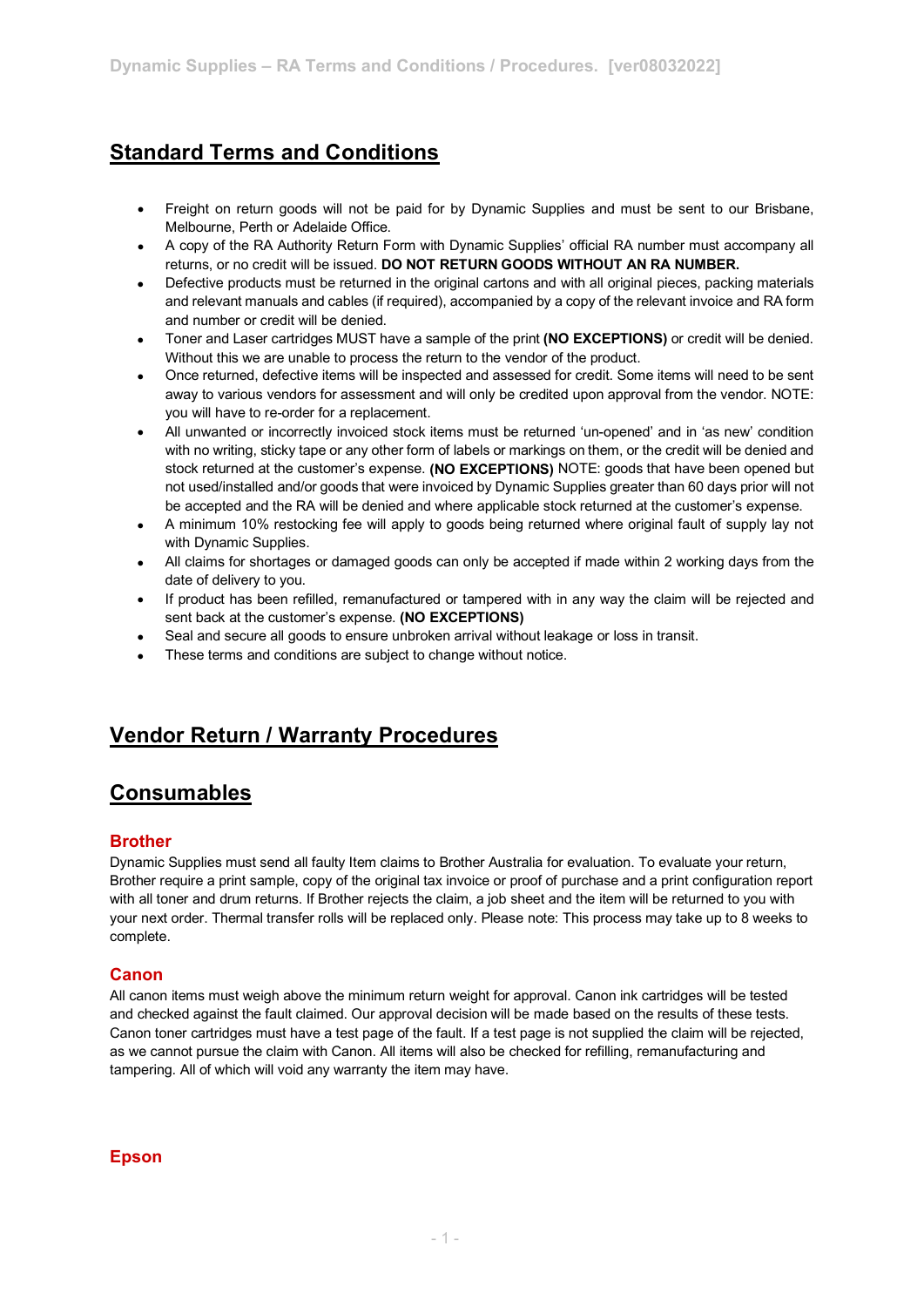All Epson inks have a 6-month warranty period from the date of the original invoice. Empty Epson cartridges will not be accepted for credit. Credits will only be issued for original Epson product being returned.

## **Fuji Xerox**

Toners and Drums returned as faulty will be checked by our Fuji Xerox technician. Our technician will require specific information detailing what is wrong with the item a print sample of the fault is required, if insufficient information is given, the Fuji Xerox technician will reject the claim. The results of our technician's inspection will be used to determine whether the claim is accepted or not. Empty Fuji Xerox cartridges will not be accepted.

#### **HP**

Hewlett Packard will not accept any expired, refilled, or remanufactured ink cartridges. Ink cartridges will also be checked against HP's minimum return weights which can be found near the back of the returns guide. If a cartridge is below this weight, then HP will classify it as empty. To check the expiry date on HP ink cartridges, see the HP returns data page. HP toner cartridges will require a print sample of the fault and are tested under the same process as the ink cartridges.

#### **Konica Minolta**

Faulty Konica Minolta items must be returned with print samples and/or descriptions of the fault. Items will be weighed and tested for faults by our technician.

#### **Kyocera**

Dynamic Supplies will only accept back faulty Kyocera consumables. These will be weighed and tested for faults by our technician. For any D.O.A. or faulty hardware you must contact Kyocera directly on 13 59 62.

#### **Lexmark**

For all warranty issues in relation to Lexmark Inkjet and Laser supplies, the end-user should contact Lexmark Technical Support on Ph:1300 362 192, option 3 to confirm the product is faulty. If the fault is confirmed the enduser will be given a Job Number and referred by Technical Support to point of purchase for replacement.

#### **Oki**

For the quickest response to all faulty items the end user should contact the OKI Customer Service Satisfaction Centre on 1800 807 472 and follow the voice prompts to the Technical Support department. There the customer can discuss their issue with the Technical Support Team. If OKI deems the customers claim to be substantiated, then the customer will be directed to forward the faulty item to their nearest OKI representative for assessment. If the item is faulty, OKI will issue replacement stock. If the end user does not wish to deal with OKI directly then Dynamic Supplies can deal with this on your behalf but please understand this will take a little longer.

#### **Panasonic**

Fax rolls will not be accepted back as faulty items. If you have a problem with these items, please call the Panasonic service centre. Panasonic require the following information before accepting any Toner or Drum unit for assessment; a sample of what the products are doing, meter readings of when the toner/drum was installed and a reading of when it faulted. Panasonic are very strict with this and unless they have all three, they will not assess the goods. Dynamic Supplies has no option but to insist that these three items of information must be supplied to us with your Return Request or your claim will have to be denied.

#### **Samsung**

Toners and Drums returned as faulty will be checked by our Samsung technician. Our technician will require specific information detailing what is wrong with the item, if insufficient information is given, the Samsung technician will reject the claim. The results of our technician's inspection will be used to determine whether the claim is accepted or not.

#### **Sharp**

Toners and Drums returned as faulty will be checked by our Sharp technician. Our technician will require specific information detailing what is wrong with the item, if insufficient information is given, the sharp technician will reject the claim. The results of our technician's inspection will be used to determine whether the claim is accepted or not.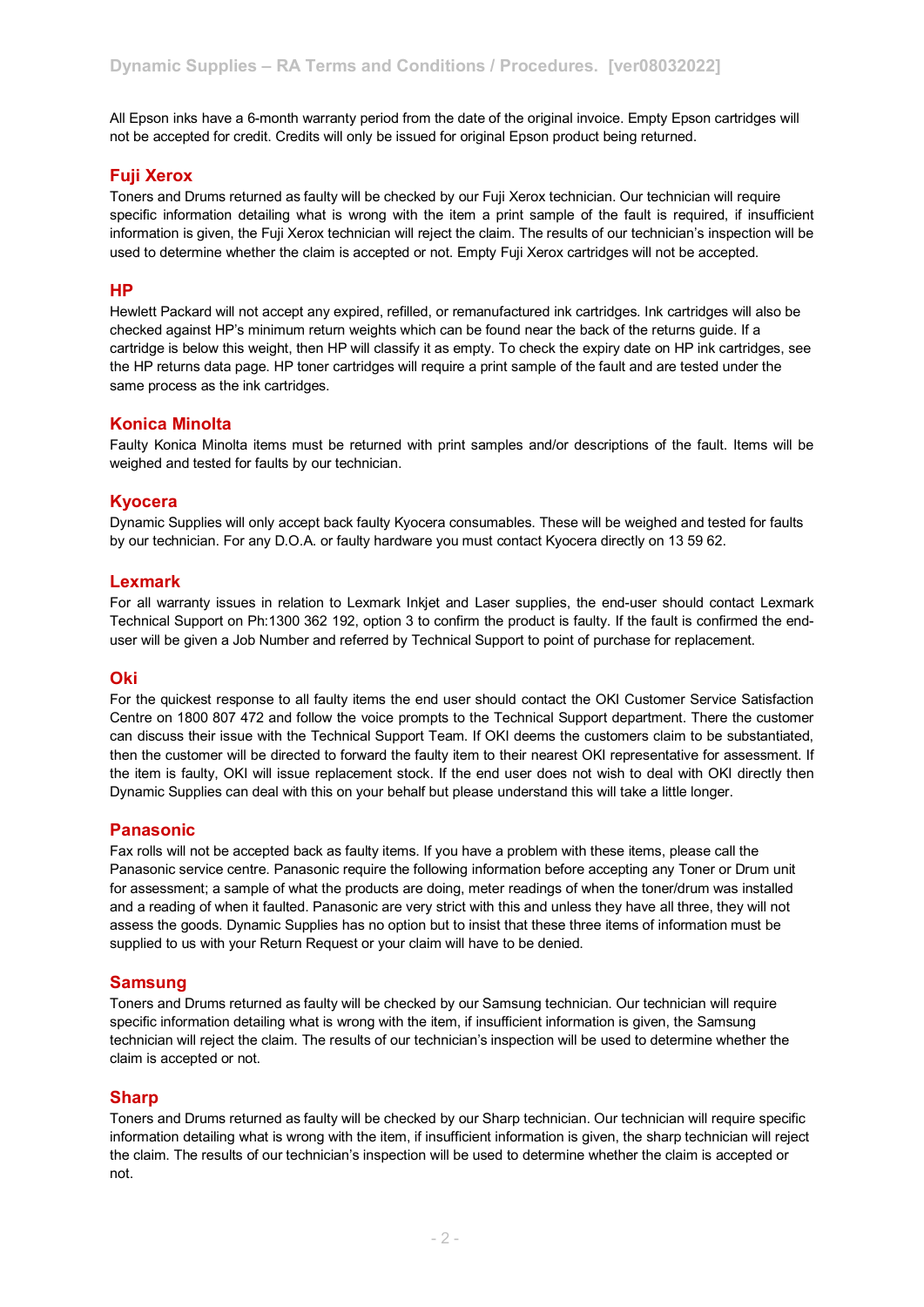#### **White box**

If you have a faulty White Box item, please inspect the cartridge for a batch number and supply that number when you fax through the completed return form. This is usually a sticker on the cartridge itself that states "batch number" and has two lines underneath it. Not all White Box items have a batch number sticker. If a batch number is found and supplied on the request form a credit can be given without the return of the cartridge. However, if a batch number cannot be found the cartridge must be returned to Dynamic.

## **Hardware**

#### **BROTHER**

**Brother Live Chat – [www.brother.com.au/en/support](http://www.brother.com.au/en/support) Brother Online Support Form - [www.brother.com.au/en/contents/contact-technical-support](http://www.brother.com.au/en/contents/contact-technical-support) DOA PERIOD - 14 Days from date of purchase.**

Brother has a live chat or support form for all end user product enquiries. The live chat or support form is the first place a customer should go to determine if their product is faulty. If the technical support department is unable to resolve the issue and it's within the DOA period, they will issue an "incident number" for the product. The product will then need to be returned to Brother along with the incident number for inspection of the goods and approval. If determined by Brother to be DOA the goods are replaced by the reseller or credited if that is what the end user wants.

#### **CANON**

#### **RMA Claims/Reseller support: 1800 648 952 End User Print Assist: 1300 460 738**

Canon have a technical support line for all end user product enquiries. The technical support line is the first place a customer should go to determine if their product is faulty. The end user can contact Canon Print Assist on Ph. 1300 460 738. The reseller can contact Canon RMA Claims/Reseller support on Ph. 1800 648 952. If the goods are determined to be DOA/ Faulty they can be replaced directly by Canon or credited / replaced via the reseller. The reseller then lodges an RA request with Dynamic Supplies. Dynamic Supplies organise for the collection of goods from either the end user or the reseller's location. Returned goods are to be accompanied with a copy of the end-user invoice / purchase documentation. Once a credit is received from Canon we in turn issue a credit to the reseller.

## **DYMO**

**Dymo Help Desk: 1800 633 868 www.dymo.com.au**

All Dymo LabelManager and LabelWriter label machines have a 2yr warranty out of the box. The end user can also register the product online for an additional 1yr warranty.

Dymo will look after all technical support and warranty claims directly via the Dymo Help Desk.

#### **EPSON**

**Epson Technical Support – Ph. 1300 361 054 DOA PERIOD - 14 Days from date of purchase by end user**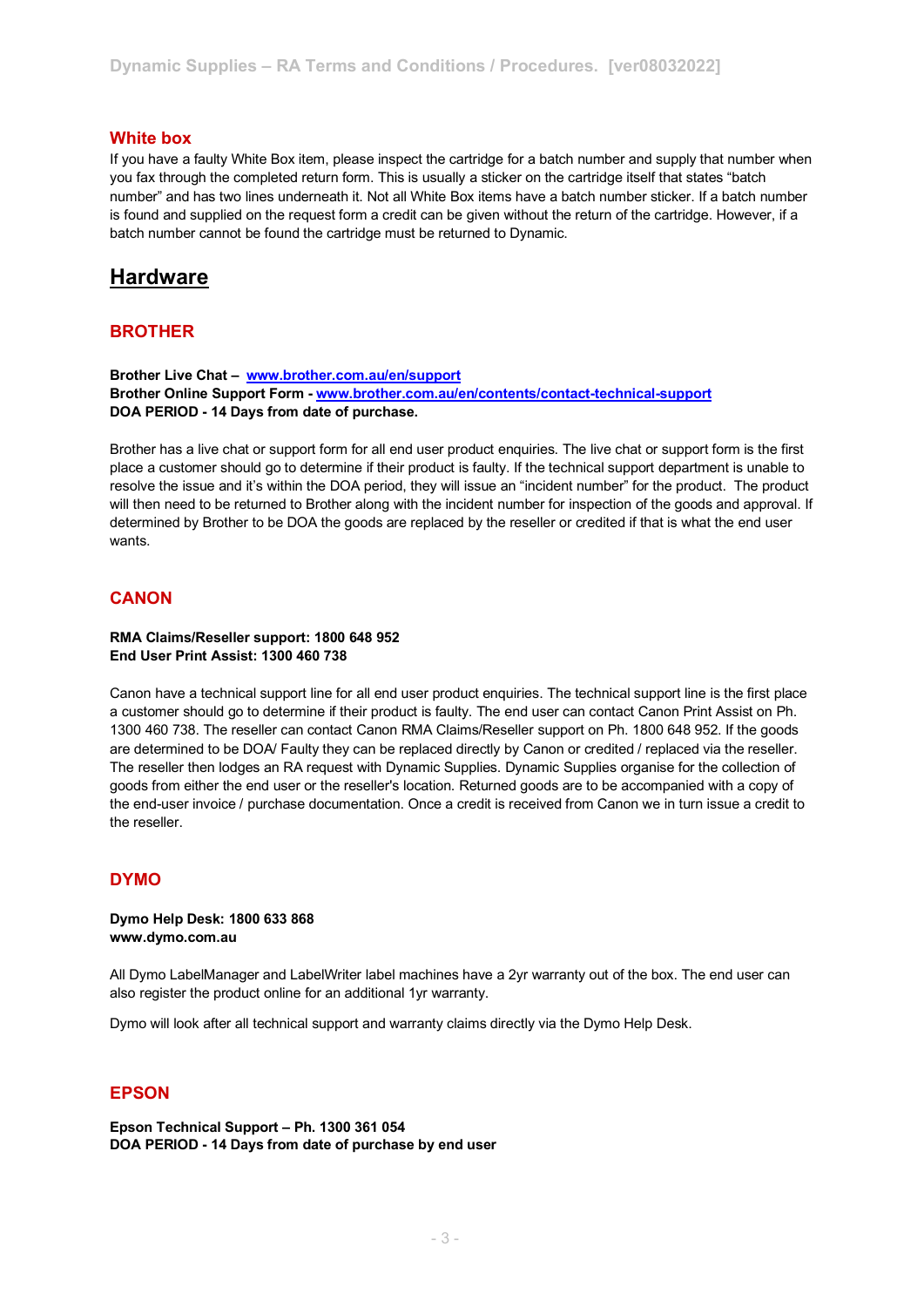Epson has a technical support line for all end user product enquiries. The technical support line is the first place a customer should go to determine if their product is faulty. The end user can contact the Epson technical support line on Ph. 1300 361 054. The DOA period is 14 days from the date the end user purchases the product.

#### **RMA PROCESS**

The process is as follows:

- The end user / reseller has to call Epson Technical Support on 1300 361 054. Epson will provide an incident number if they deemed the product to be faulty.
- End user to return the printer to either the reseller or Dynamic Supplies along with the incident number and end user proof of purchase. All components need to be returned in the original packaging. Any missing components will be charged at retail cost.
- Dynamic Supplies will raise a claim on Epson and be given a RMA #.
- Once the machine has been collected and checked by Epson, Epson will issue Dynamic Supplies a credit for the product.
- When the credit has been received by Epson, Dynamic Supplies will credit the product on the original invoice.
- If a customer requires a replacement machine it will need to be reordered.

## **HP / SAMSUNG**

#### **HP Technical Support – Ph. 13 10 47 DOA PERIOD – 14 Days from date of Purchase**

HP has a technical support line for all end user product enquiries. The technical support line is the first place a customer should go to determine if their product is faulty. The end user can contact the HP technical support line on Ph. 13 10 47. The DOA period is 14 days from the date the end user purchases the product

#### **RMA PROCESS**

- The end user / reseller must call HP Technical Support on 13 10 47. HP will provide a case ID number & an HP authorisation letter if the product is deemed to be DOA.
- The reseller will provide Dynamic Supplies the ID number and Authorisation letter so that we can raise a Return Authorisation Number.
- Dynamic Supplies will then arrange for the collection of the printer. All components need to be returned in the original packaging. Any missing components will be charged at retail cost.
- Once the machine has been collected and checked by HP, HP will issue Dynamic Supplies a credit for the product.
- When the credit has been received by HP, Dynamic Supplies will credit the product on the original invoice.
- If a customer requires a replacement machine it will need to be reordered.

## **KYOCERA**

#### **Kyocera Technical Support – Ph.: 13 59 62 DOA PERIOD – 5 Days from date of Purchase**

The technical support line is the first place a customer should go to determine if their product is faulty. The end user can contact the Kyocera technical support line on Ph. 13 59 62. The DOA period is 5 days from the date the end user purchases the product.

#### **RMA PROCESS**

• The end user / reseller must call Customer Service on 13 59 62.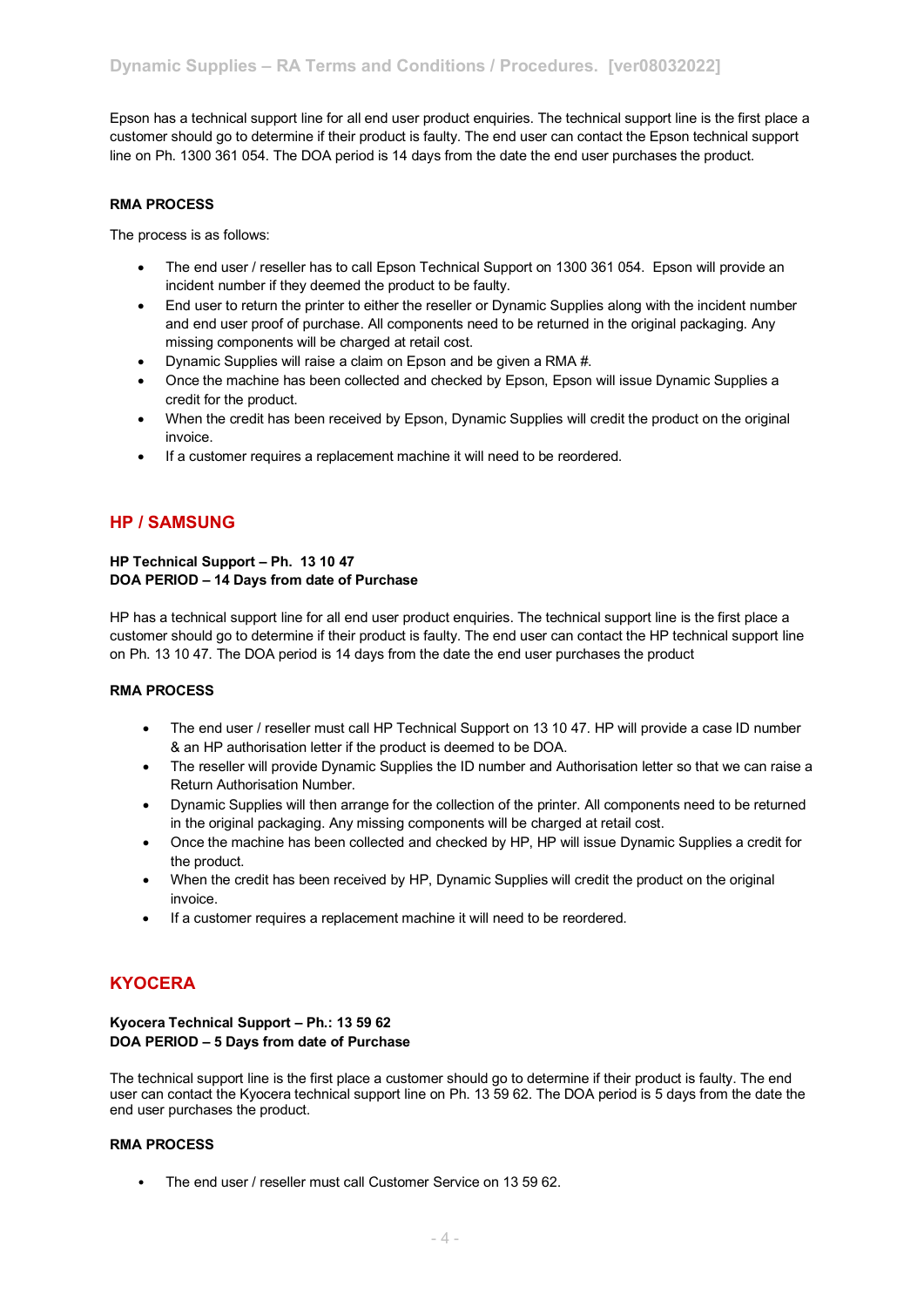- Customer Service will verify and confirm if it is DOA or organise for a visit either by a Customer Service Engineer or Authorised Service Provider if necessary to confirm if it is DOA.
- When DOA is confirmed, Kyocera will then arrange for the collection of the printer. All components need to be returned in the original packaging. Any missing components will be charged at retail cost
- Once the machine has been collected and checked by Kyocera, Kyocera will issue Dynamic Supplies a credit for the product.
- When the credit has been received by Kyocera, Dynamic Supplies will credit the product on the original invoice.
- If a customer requires a replacement machine it will need to be reordered.

## **Lexmark**

#### **Lexmark Technical Support – Email: austserv@lexmark.com / Ph. 1300 362 192, Option 3 DOA Period – 7 Days from date of Purchase**

Lexmark has a technical support line for all end user product enquiries. The technical support line is the first place a customer should go to determine if their product is faulty. The end user can contact the Lexmark Technical Support line on Ph. 1300 362 192, option 3. The DOA period is 7 days from the date the end user purchases the product

#### **RMA PROCESS**

- Customer contact Lexmark Technical Support to lodge a service call (For Onsite Warranty)
- If Lexmark Technical Support is unable to resolve the issue, the customer will be offered a refund or replacement
- Replacement will be despatched directly from Lexmark stock to the end users location, in some instances, the faulty device will need to be collected from the Reseller or End User site.
- If a refund is issued, Lexmark will provide a Reference Number, which is to be provided to Dynamic Supplies to issue a credit

## **OKI**

#### **Technical Support (End-user) - Email: aus-support@oki.com / Ph. 1300 200 654 Technical Support (Reseller) - Email: aus-support@oki.com / Ph. 1800 807 472**

OKI has a technical support line for all end user product enquiries. The technical support line is the first place a customer should go to determine if their product is faulty. If OKI deems the customers claim to be substantiated, then the customer will be directed to forward the faulty item to their nearest OKI representative for assessment. If the item is faulty, OKI will issue replacement stock directly.

## **SHARP**

#### **RMA PROCESS**

The process is as follows:

- The reseller is to contact the Dynamic Supplies returns department and we will issue you an RA# for the suspected faulty product.
- The product will then need to be returned to the Dynamic Supplies warehouse in full along with the original packaging and RA#.
- Sharp will collect the goods from us and have a technician check the product.
- If the goods are found to be faulty, Sharp will issue Dynamic Supplies a credit. Once we receive this, we will in turn credit the original invoice that the faulty machine was supplied on. If the product is not faulty, it will be returned to us and we will then return to you.
- If a customer requires a replacement machine it will need to be re-ordered.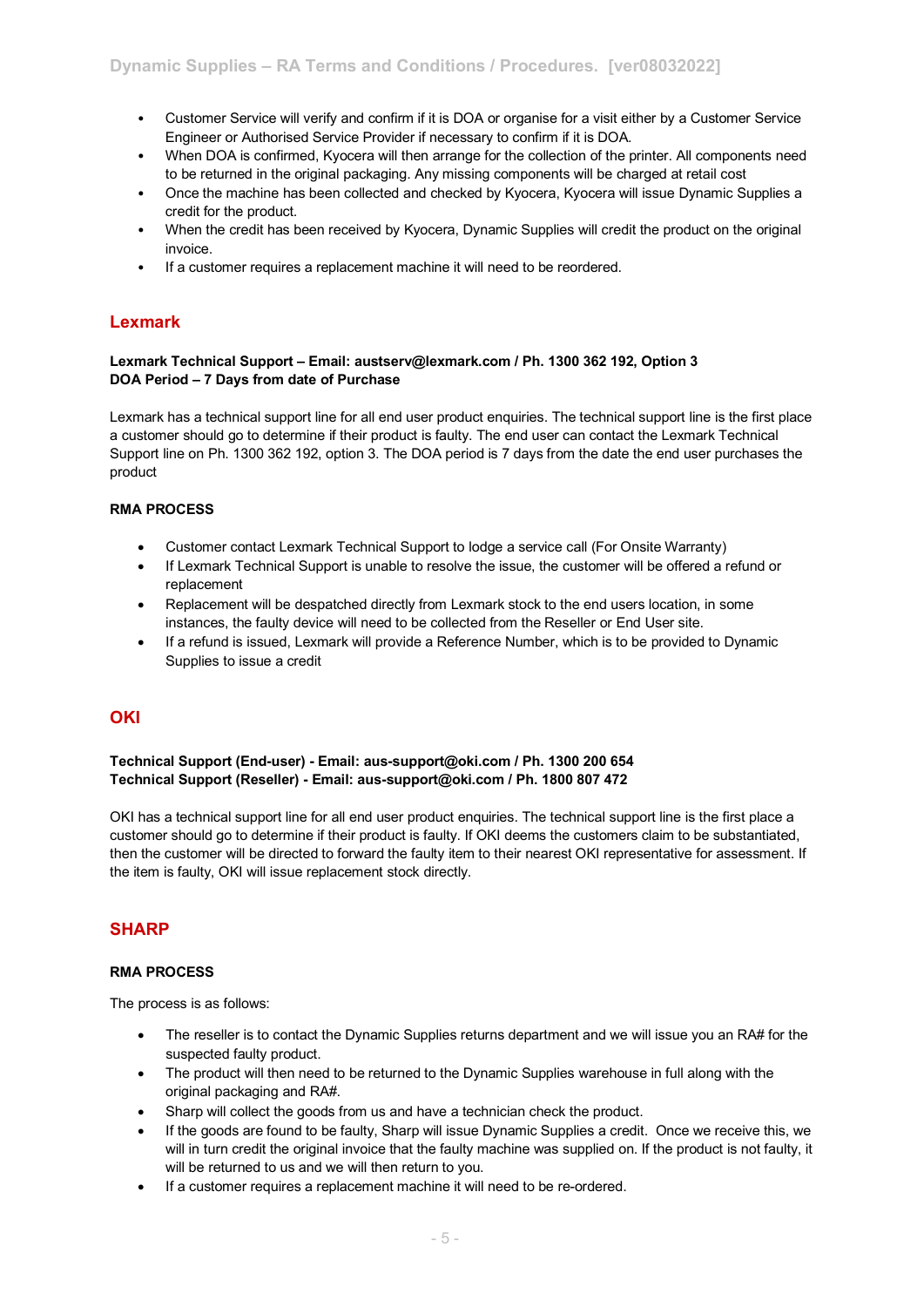## **Tech**

## **Acer**

#### **Warranty – 1 to 3 years by model**

#### **Acer National Call Centre - 1300 723 926**

Acer have a National Call Centre support line for all end user product enquiries. The National Call Centre support line is the first place a customer should go to determine if their product is faulty. The end user can contact the Acer National Call Centre by calling 1300 723 926. If the National Call Centre department is unable to resolve the issue and it's within the DOA period, they will issue an "incident number" for the product. The product will then need to be returned to Acer along with the incident number and copy of proof of purchase for inspection of the goods and approval. If determined by Acer to be DOA the goods are replaced by the reseller or credited if that is what the end user wants.

## **Adesso**

## **Warranty - 12 months**

Reseller's request a Return Authorisation Number on DS/DST website. You will need to supply a copy of the end user invoice along with a full fault description. Once RA has been issues the defective products must be returned in the original cartons and with all original pieces, packing materials and relevant manuals and cables (if required), accompanied by a copy of the relevant invoice and RA form and number or credit will be denied.

## **Asus**

#### **Warranty - 12 months - DOA Period – 14 – 30 Days by model from date of purchase.**

End‐User takes the faulty unit back to the Reseller/Retailer within the DOA Period. Reseller/Retailer verifies the fault and applies for the DOA return on the ASUS SIP Online RMA Apply system. Please note: The ASUS SIP Online RMA Apply system is only available in Australia.

Upon acceptance of the DOA return, ASUS will issue a DOA RMA number. This number can be used to arrange the return of the product to DS/DST

Please complete a return request form to return the product, once the unit has been received and verified by DS/DST, credit will be issued for the approved claim.

## **Azio**

#### **Warranty - 2 Years**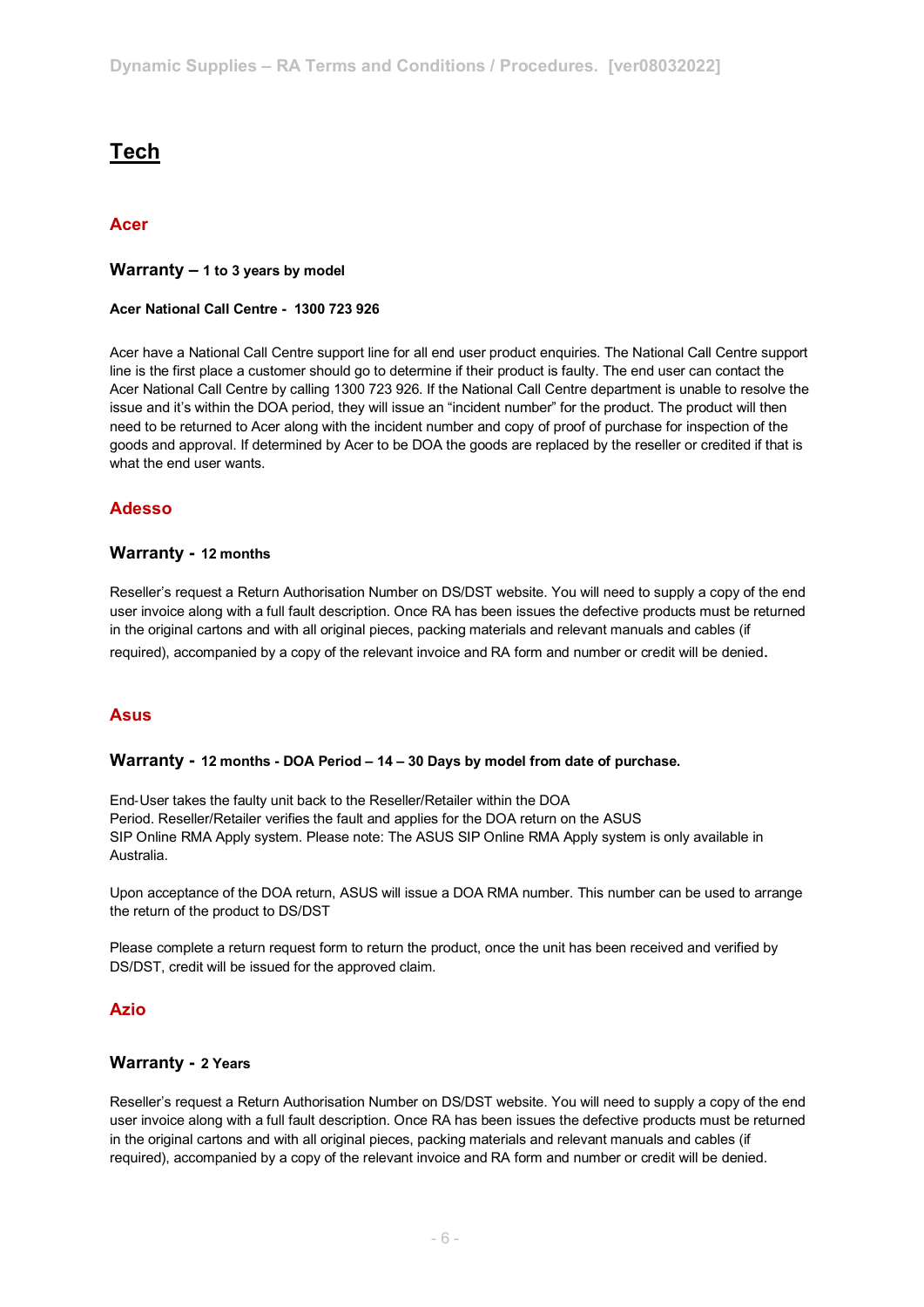## **Bloody**

#### **Warranty - 12 months**

Reseller's request a Return Authorisation Number on DS/DST website. You will need to supply a copy of the end user invoice along with a full fault description. Once RA has been issues the defective products must be returned in the original cartons and with all original pieces, packing materials and relevant manuals and cables (if required), accompanied by a copy of the relevant invoice and RA form and number or credit will be denied.

## **BlueAnt**

#### **Warranty - 12 months**

If you have an issue with your BlueAnt product, and the product manual and FAQ are not helping to resolve the issue, please contact BlueAnt Customer Service team on [care@blueantwireless.com](mailto:care@blueantwireless.com) detailing the issue you are experiencing.

BlueAnt aim to respond to all enquiries within 1-2 Business days.

**Step 1.**BlueAnt receives the Customer's email and clarifies whether the issue is a Connection issue or a Hardware issue.

**Step 2.**For Connection issues the customer will be guided through the connection process by the BlueAnt Team. Almost all such issues will be resolved at this point.

If the issue is still unresolved or a Hardware issue, BlueAnt will check the Customer's Proof of Purchase, that the device is in the Warranty period and then proceed to issuing a replacement device, if appropriate.

**Step 3.**BlueAnt may require the Customer to return the current BlueAnt device prior to the shipment of a replacement device.

**Step 4.**Devices found to be faulty will be replaced. Non-faulty devices are returned to customer.

#### **Bodyguardz**

#### **Warranty - 12 months**

Reseller's request a Return Authorisation Number on DS/DST website. You will need to supply a copy of the end user invoice along with a full fault description. Once RA has been issues the defective products must be returned in the original cartons and with all original pieces, packing materials and relevant manuals and cables (if required), accompanied by a copy of the relevant invoice and RA form and number or credit will be denied.

#### **Casio**

#### **Warranty – 1 to 5 years by model**

#### **Casio Service Sit[e https://casioservice.shriro.com.au/](https://protect-au.mimecast.com/s/6obtC5QP7jCOmvGUzd7W5?domain=casioservice.shriro.com.au/)**

Casio have a Service Sit[e https://casioservice.shriro.com.au/](https://protect-au.mimecast.com/s/6obtC5QP7jCOmvGUzd7W5?domain=casioservice.shriro.com.au/) this is the first place a customer should go for servicing support. If a fault is confirmed by our Customer Care team, either i) The consumer will be instructed to return the goods to the place of purchase OR

ii) A service call will be scheduled to inspect, repair or changeover the product.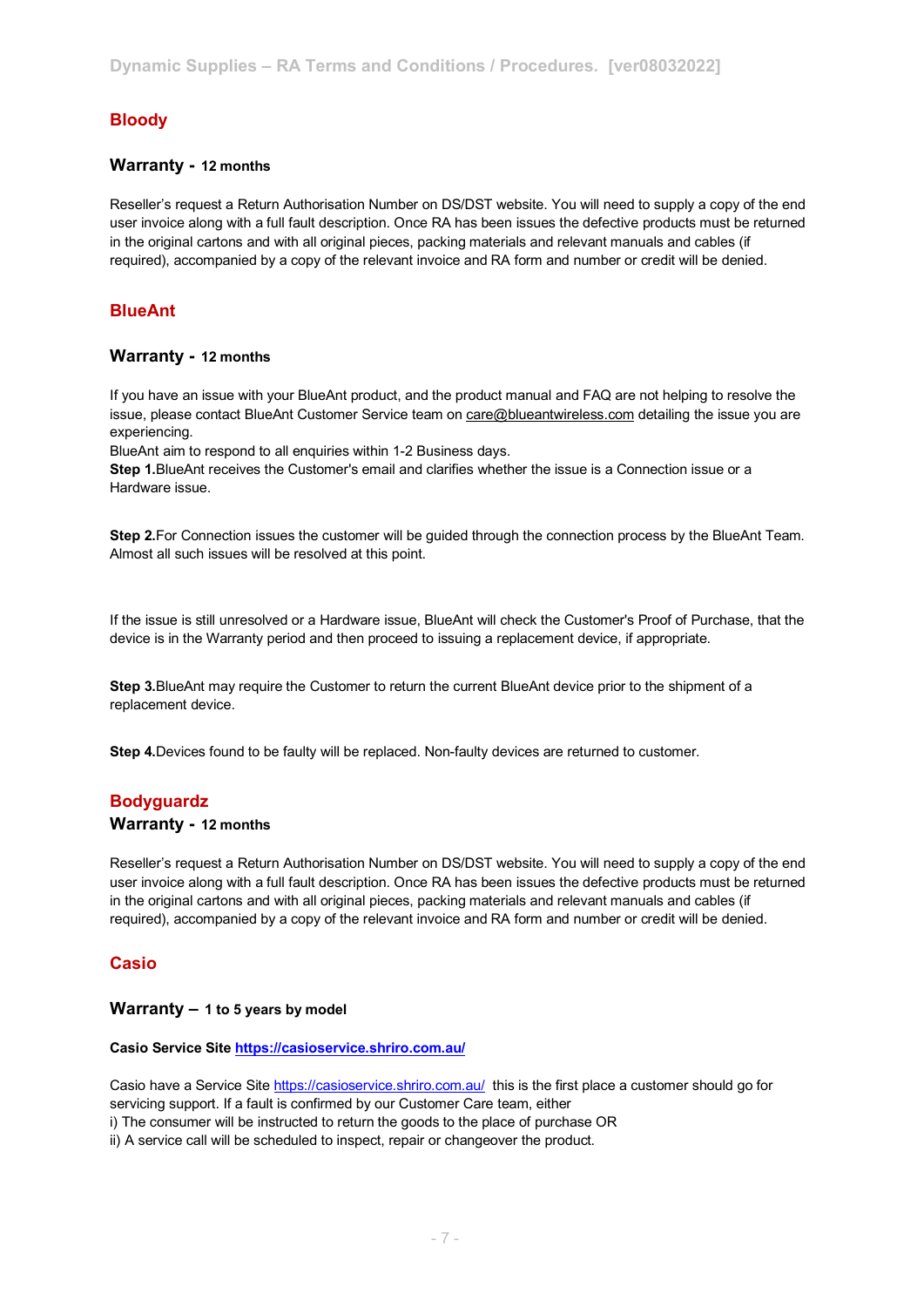## **Chuango**

#### **Warranty - 12 months**

**Support Contact Details:** AU: 1800 697 626 NZ: 0800 762 667 anz@smanos.com

Reseller's request a Return Authorisation Number on DS/DST website. You will need to supply a copy of the end user invoice along with a full fault description. Once RA has been issues the defective products must be returned in the original cartons and with all original pieces, packing materials and relevant manuals and cables (if required), accompanied by a copy of the relevant invoice and RA form and number or credit will be denied.

## **Compulock**

#### **Warranty - 12 months**

Reseller's request a Return Authorisation Number on DS/DST website. You will need to supply a copy of the end user invoice along with a full fault description. Once RA has been issues the defective products must be returned in the original cartons and with all original pieces, packing materials and relevant manuals and cables (if required), accompanied by a copy of the relevant invoice and RA form and number or credit will be denied.

## **Cyberpower**

#### **Warranty - 12 months**

Reseller's request a Return Authorisation Number on DS/DST website. You will need to supply a copy of the end user invoice along with a full fault description. Once RA has been issues the defective products must be returned in the original cartons and with all original pieces, packing materials and relevant manuals and cables (if required), accompanied by a copy of the relevant invoice and RA form and number or credit will be denied.

## **Divoom**

#### **Warranty – 12 months**

Reseller's request a Return Authorisation Number on DS/DST website. You will need to supply a copy of the end user invoice along with a full fault description. Once RA has been issues the defective products must be returned in the original cartons and with all original pieces, packing materials and relevant manuals and cables (if required), accompanied by a copy of the relevant invoice and RA form and number or credit will be denied.

#### **Dlink**

## **Warranty - 12 months - DOA if found faulty within 14 days of purchase D-Link Technical Support Australia: 1300 700 100 (Option 1)**

Dlink have a technical support line for all end user product enquiries. The technical support line is the first place a customer should go to determine if their product is faulty.

One of Dlink friendly Technical Support staff will help you through the troubleshooting process. If the problem persists, the Technician will verify if the product is under warranty, and if so, provide you with a Return Material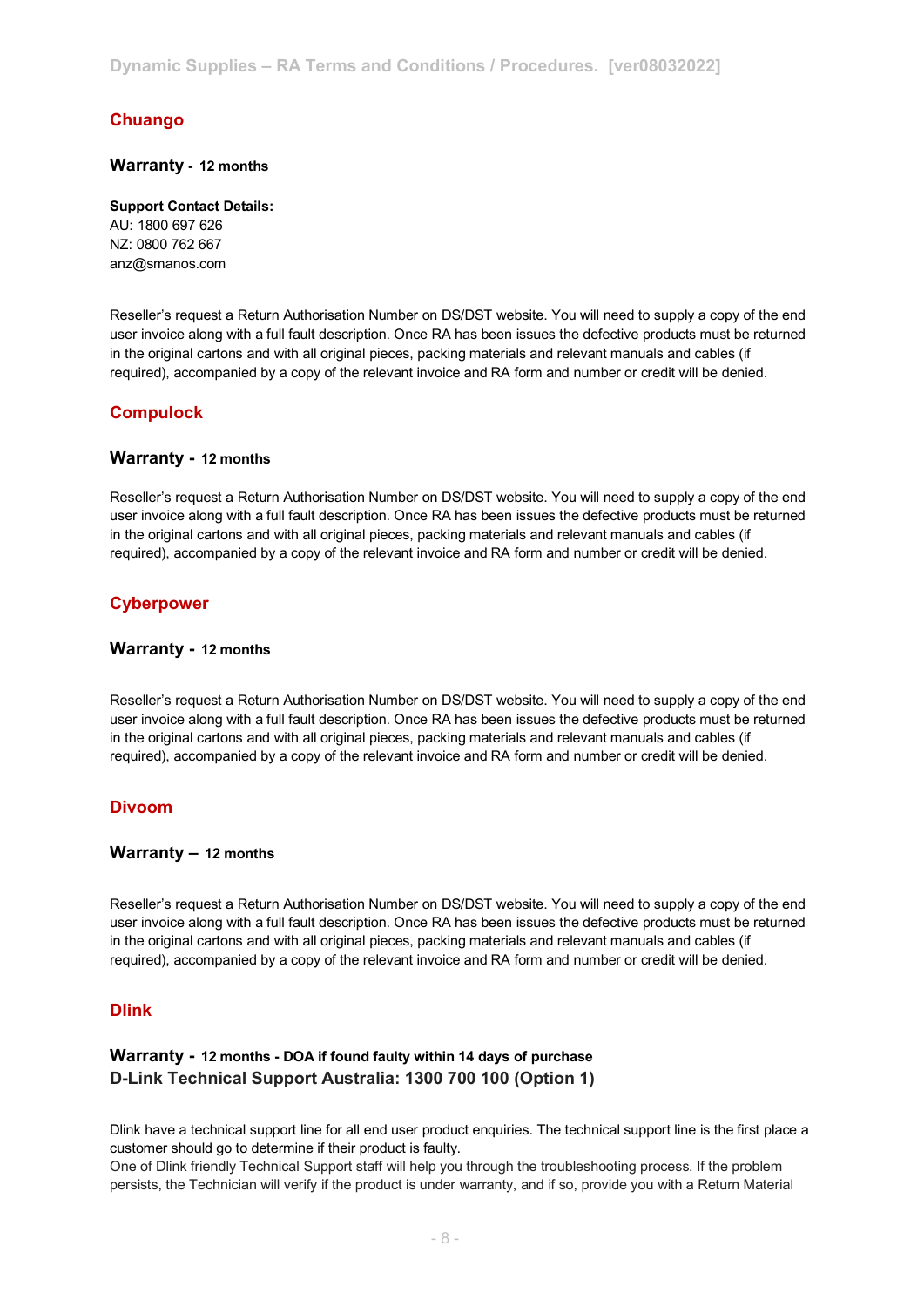Authorisation (RMA) or Dead On Arrival (DOA) number. A completed RMA/DOA form together with return instructions will be sent to you by either email of fax.

If the product needs replacement or repair, please ensure you have the below items ready before returning the product to your Point of Purchase or to D-Link:

- 1) Copy of proof of purchase
- 2) A completed RMA/DOA form (from Dlink)

## **Dorcy / Lifegear**

#### **Warranty – 12 months**

Reseller's request a Return Authorisation Number on DS/DST website. You will need to supply a copy of the end user invoice along with a full fault description. Once RA has been issues the defective products must be returned in the original cartons and with all original pieces, packing materials and relevant manuals and cables (if required), accompanied by a copy of the relevant invoice and RA form and number or credit will be denied.

## **EVE**

#### **Warranty – 12 months**

Reseller's request a Return Authorisation Number on DS/DST website. You will need to supply a copy of the end user invoice along with a full fault description. Once RA has been issues the defective products must be returned in the original cartons and with all original pieces, packing materials and relevant manuals and cables (if required), accompanied by a copy of the relevant invoice and RA form and number or credit will be denied.

#### **Fiskers**

#### **Warranty - Product life**

Reseller's request a Return Authorisation Number on DS/DST website. You will need to supply a copy of the end user invoice along with a full fault description. Once RA has been issues the defective products must be returned in the original cartons and with all original pieces, packing materials and relevant manuals and cables (if required), accompanied by a copy of the relevant invoice and RA form and number or credit will be denied.

#### **HP USB**

#### **Warranty - 12 months**

Reseller's request a Return Authorisation Number on DS/DST website. You will need to supply a copy of the end user invoice along with a full fault description. Once RA has been issues the defective products must be returned in the original cartons and with all original pieces, packing materials and relevant manuals and cables (if required), accompanied by a copy of the relevant invoice and RA form and number or credit will be denied.

#### **Kuando**

## **Warranty - 12 months**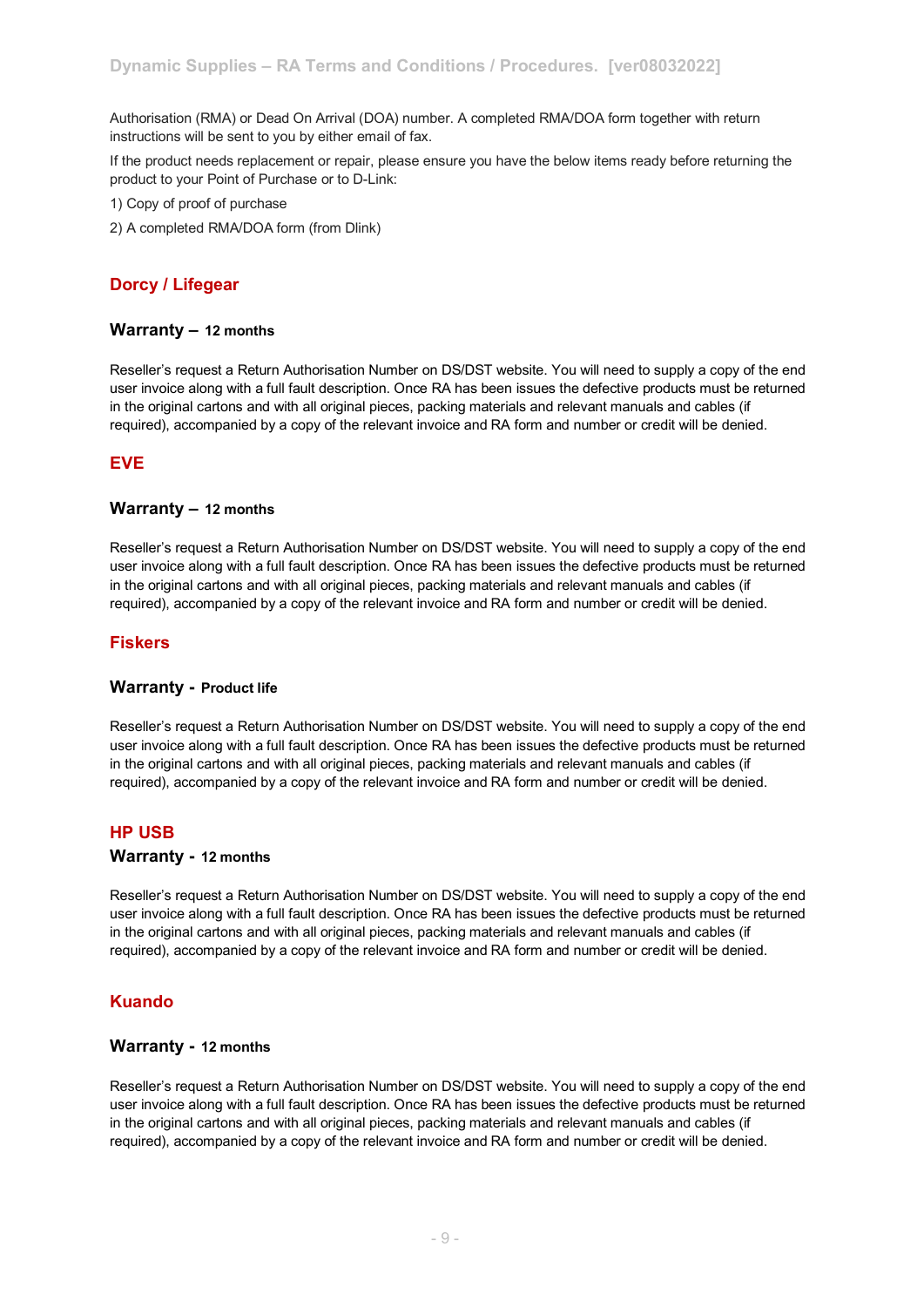## **Lander**

#### **Warranty - 12 months**

Reseller's request a Return Authorisation Number on DS/DST website. You will need to supply a copy of the end user invoice along with a full fault description. Once RA has been issues the defective products must be returned in the original cartons and with all original pieces, packing materials and relevant manuals and cables (if required), accompanied by a copy of the relevant invoice and RA form and number or credit will be denied.

## **LG monitor**

**Warranty - 36 Months – DOA Period - 7 Days from date of purchase.** 

**Reseller -** [directdealersupport@lge.com.au](mailto:directdealersupport@lge.com.au) **End-user -** [https://www.lg.com/au/support](https://protect-au.mimecast.com/s/eJy1CYW874h0EkpH04E4D?domain=lg.com)

LG have support online at [https://www.lg.com/au/support](https://protect-au.mimecast.com/s/eJy1CYW874h0EkpH04E4D?domain=lg.com) for all end user product enquiries. The online support site is the first place a customer should go to determine if their product is faulty.

## **Lindy**

#### **Warranty - 12 months**

Reseller's request a Return Authorisation Number on DS/DST website. You will need to supply a copy of the end user invoice along with a full fault description. Once RA has been issues the defective products must be returned in the original cartons and with all original pieces, packing materials and relevant manuals and cables (if required), accompanied by a copy of the relevant invoice and RA form and number or credit will be denied.

## **Logitech**

#### **Warranty - 12 months**

Reseller's request a Return Authorisation Number on DS/DST website. You will need to supply a copy of the end user invoice along with a full fault description. Once RA has been issues the defective products must be returned in the original cartons and with all original pieces, packing materials and relevant manuals and cables (if required), accompanied by a copy of the relevant invoice and RA form and number or credit will be denied.

#### **Max cases**

#### **Warranty - 12 months**

Reseller's request a Return Authorisation Number on DS/DST website. You will need to supply a copy of the end user invoice along with a full fault description. Once RA has been issues the defective products must be returned in the original cartons and with all original pieces, packing materials and relevant manuals and cables (if required), accompanied by a copy of the relevant invoice and RA form and number or credit will be denied.

#### **Moxyo**

#### **Warranty – 12 months**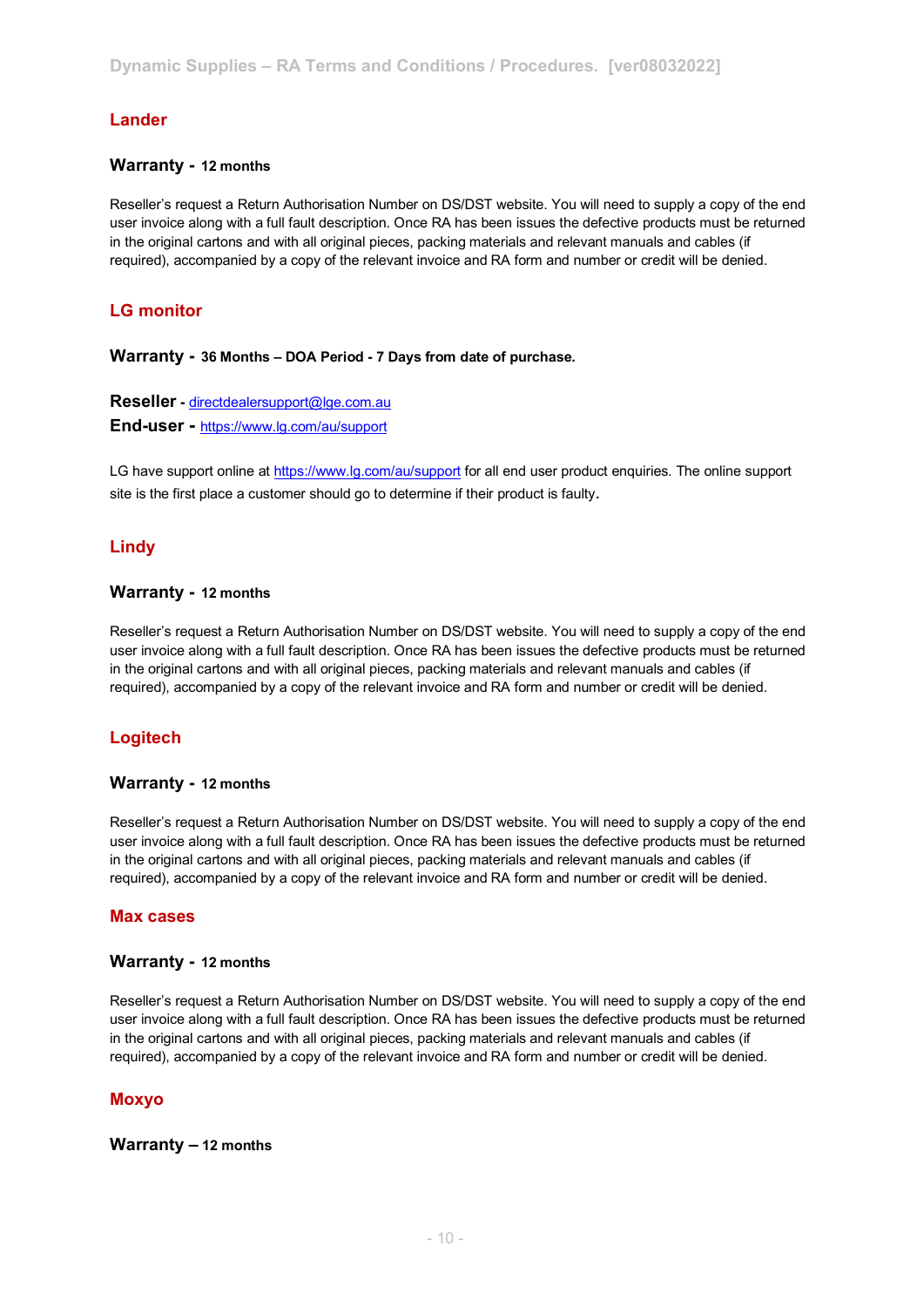Reseller's request a Return Authorisation Number on DS/DST website. You will need to supply a copy of the end user invoice along with a full fault description. Once RA has been issues the defective products must be returned in the original cartons and with all original pieces, packing materials and relevant manuals and cables (if required), accompanied by a copy of the relevant invoice and RA form and number or credit will be denied.

## **Ncredible**

#### **Warranty – 12 months**

Reseller's request a Return Authorisation Number on DS/DST website. You will need to supply a copy of the end user invoice along with a full fault description. Once RA has been issues the defective products must be returned in the original cartons and with all original pieces, packing materials and relevant manuals and cables (if required), accompanied by a copy of the relevant invoice and RA form and number or credit will be denied.

## **Panzer Glass**

#### **Warranty – 12 months**

Reseller's request a Return Authorisation Number on DS/DST website. You will need to supply a copy of the end user invoice along with a full fault description. Once RA has been issues the defective products must be returned in the original cartons and with all original pieces, packing materials and relevant manuals and cables (if required), accompanied by a copy of the relevant invoice and RA form and number or credit will be denied.

#### **PNY**

#### **Warranty – 12 months**

Reseller's request a Return Authorisation Number on DS/DST website. You will need to supply a copy of the end user invoice along with a full fault description. Once RA has been issues the defective products must be returned in the original cartons and with all original pieces, packing materials and relevant manuals and cables (if required), accompanied by a copy of the relevant invoice and RA form and number or credit will be denied.

#### **PP Max Cases**

#### **Warranty – Limited Lifetime**

Reseller's request a Return Authorisation Number on DS/DST website. You will need to supply a copy of the end user invoice along with a full fault description. Once RA has been issues the defective products must be returned in the original cartons and with all original pieces, packing materials and relevant manuals and cables (if required), accompanied by a copy of the relevant invoice and RA form and number or credit will be denied.

#### **Puregear**

## **Warranty – 12 months**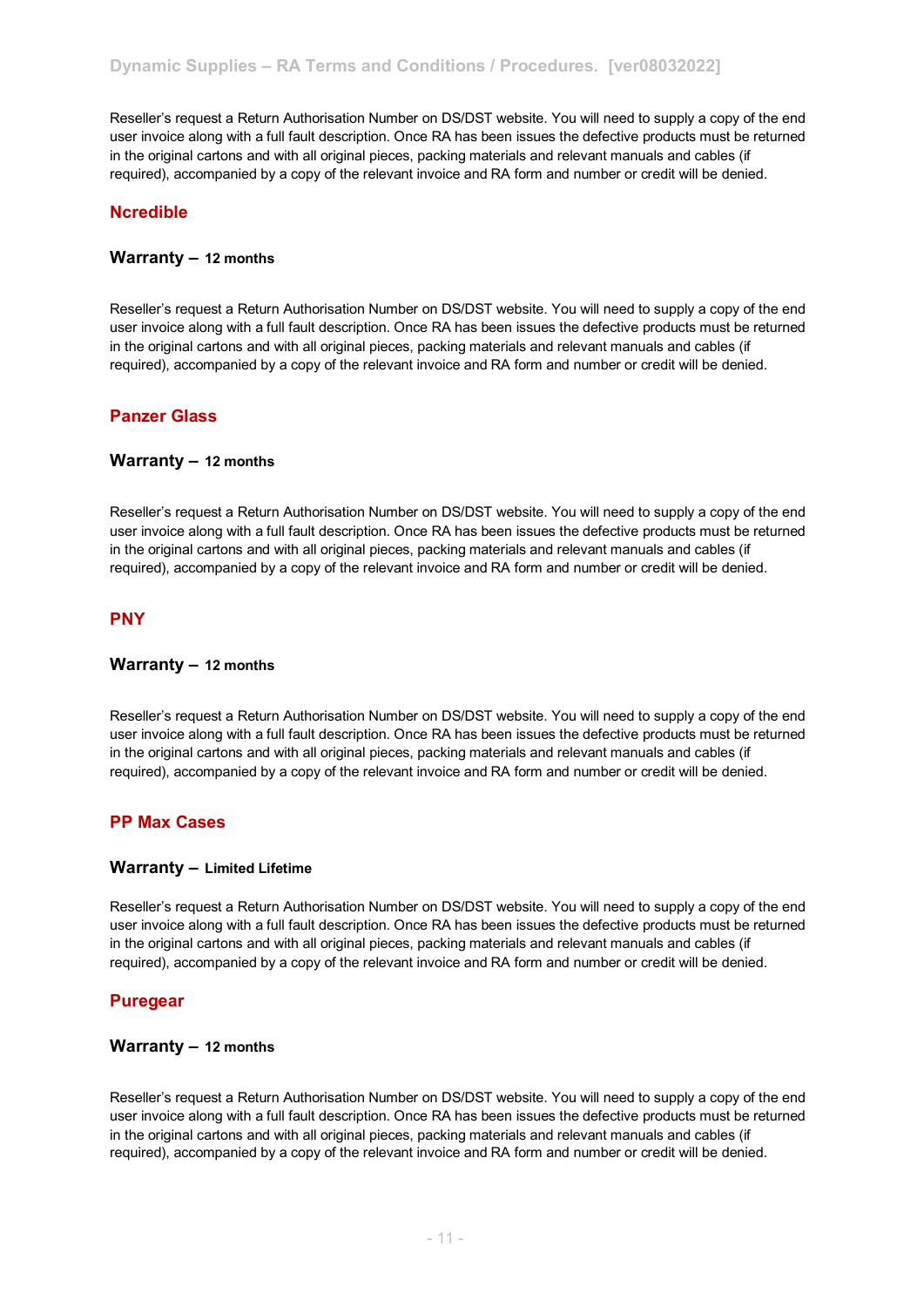## **Safe**

#### **Warranty – 12 months**

Reseller's request a Return Authorisation Number on DS/DST website. You will need to supply a copy of the end user invoice along with a full fault description. Once RA has been issues the defective products must be returned in the original cartons and with all original pieces, packing materials and relevant manuals and cables (if required), accompanied by a copy of the relevant invoice and RA form and number or credit will be denied.

## **Sealshield**

#### **Warranty – 12 months**

Reseller's request a Return Authorisation Number on DS/DST website. You will need to supply a copy of the end user invoice along with a full fault description. Once RA has been issues the defective products must be returned in the original cartons and with all original pieces, packing materials and relevant manuals and cables (if required), accompanied by a copy of the relevant invoice and RA form and number or credit will be denied.

#### **Smanos**

#### **Warranty - 12 months**

## **Support Contact Details:** AU: 1800 697 626

NZ: 0800 762 667 anz@smanos.com

Reseller's request a Return Authorisation Number on DS/DST website. You will need to supply a copy of the end user invoice along with a full fault description. Once RA has been issues the defective products must be returned in the original cartons and with all original pieces, packing materials and relevant manuals and cables (if required), accompanied by a copy of the relevant invoice and RA form and number or credit will be denied.

#### **Terramaster**

#### **Warranty - 12 months**

Reseller's request a Return Authorisation Number on DS/DST website. You will need to supply a copy of the end user invoice along with a full fault description. Once RA has been issues the defective products must be returned in the original cartons and with all original pieces, packing materials and relevant manuals and cables (if required), accompanied by a copy of the relevant invoice and RA form and number or credit will be denied.

#### **Toshiba HDD**

#### **Warranty – 12 months**

Reseller's request a Return Authorisation Number on DS/DST website. You will need to supply a copy of the end user invoice along with a full fault description. Once RA has been issues the defective products must be returned in the original cartons and with all original pieces, packing materials and relevant manuals and cables (if required), accompanied by a copy of the relevant invoice and RA form and number or credit will be denied.

#### **Turtle beach / Roccoat**